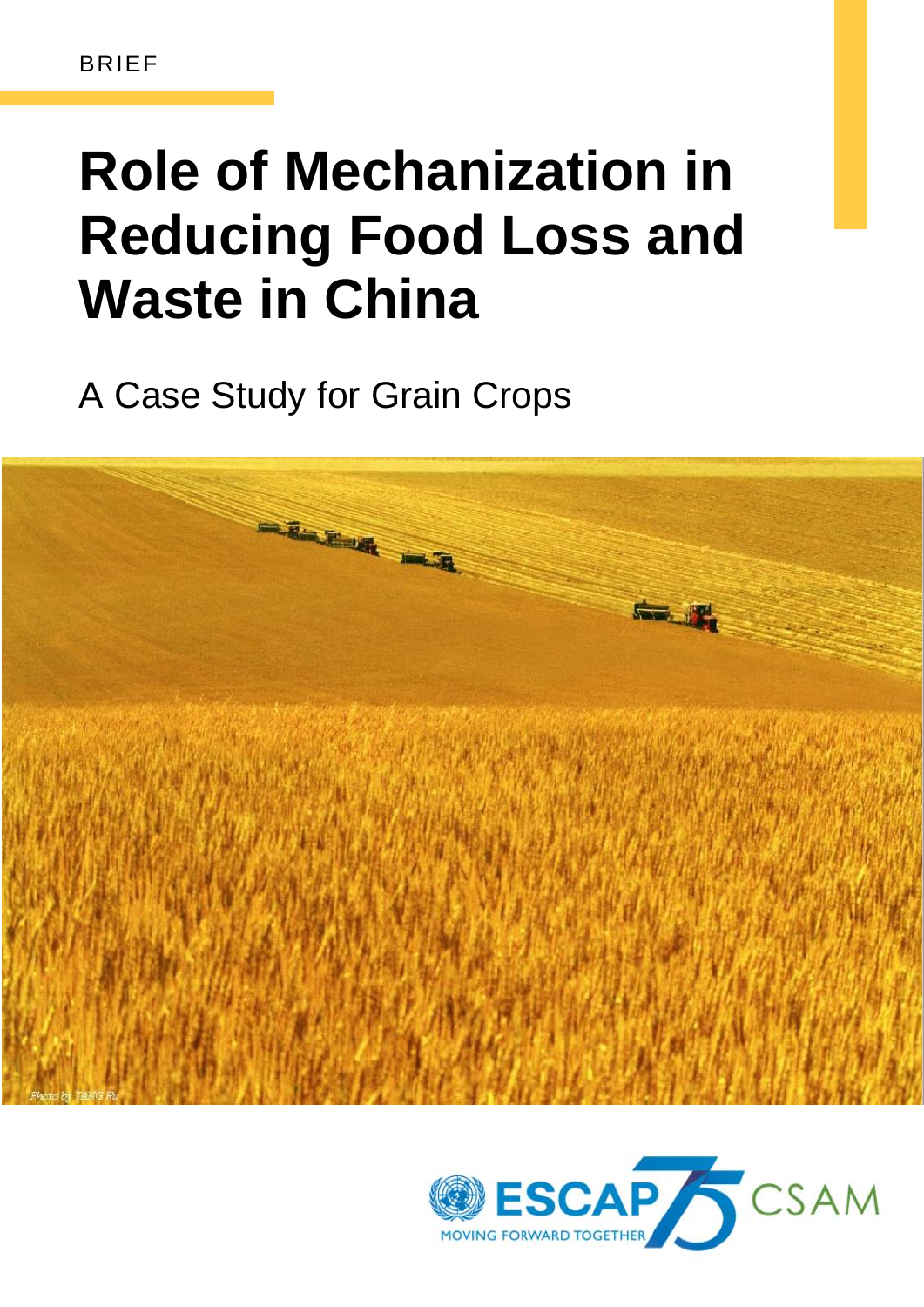**Disclaimer**: The designations employed and the presentation of the material in this policy brief do not imply the expression of any opinion whatsoever on the part of the Secretariat of the United Nations concerning the legal status of any country, territory, city or area, or of its authorities, or concerning the delimitation of its frontiers or boundaries. Where the designation "country or area" appears, it covers countries, territories, cities or areas. Bibliographical and other references have, wherever possible, been verified. The United Nations bears no responsibility for the availability or functioning of URLs. The opinions, figures and estimates set forth in this publication should not necessarily be considered as reflecting the views or carrying the endorsement of the United Nations. The mention of firm names and commercial products does not imply the endorsement of the United Nations.

For further information on this policy brief, please address your enquiries to:

Yutong Li Head, Centre for Sustainable Agricultural Mechanization (CSAM) Economic and Social Commission for Asia and the Pacific (ESCAP) Email: Li78@un.org

Tracking number: ESCAP / 4-PB / 14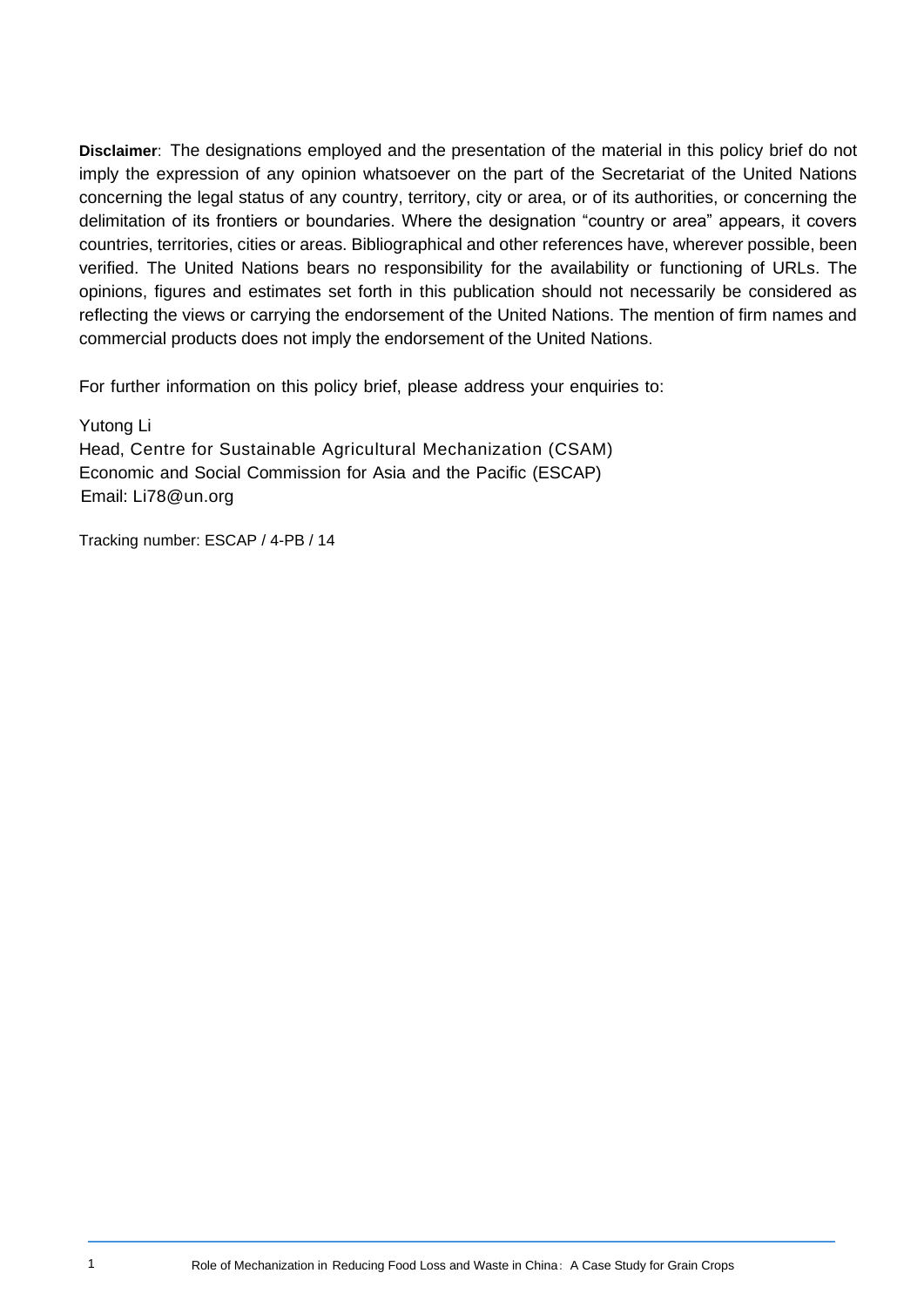# **Table of Contents**

| <b>Executive Summary</b>                                                                                       | 3              |
|----------------------------------------------------------------------------------------------------------------|----------------|
| I. Introduction                                                                                                | 5              |
| II. How mechanization has helped China reduce food loss during production<br>in a sustainable way              | $\overline{7}$ |
| A. Comprehensive mechanization for main grain crops in China and its effect<br>on loss reduction               | $\overline{7}$ |
| B. Major mechanization measures in China for food loss reduction                                               | 9              |
| III. Role of mechanization in reducing food loss in other Asia-Pacific<br>countries - a comparative assessment | 11             |
| IV. Challenges to mechanization for reducing food loss in China                                                | 12             |
| A. Inadequate awareness of loss reduction                                                                      | 12             |
| <b>B.</b> Insufficient financial support                                                                       | 12             |
| C. Gaps in extension                                                                                           | 12             |
| D. Uneven machine operation skills                                                                             | 12             |
| E. Remaining issues related to standards                                                                       | 13             |
| V. Recommendations                                                                                             | 14             |
| A. Technical measures                                                                                          | 14             |
| <b>B.</b> Policy measures                                                                                      | 15             |
| References                                                                                                     | 17             |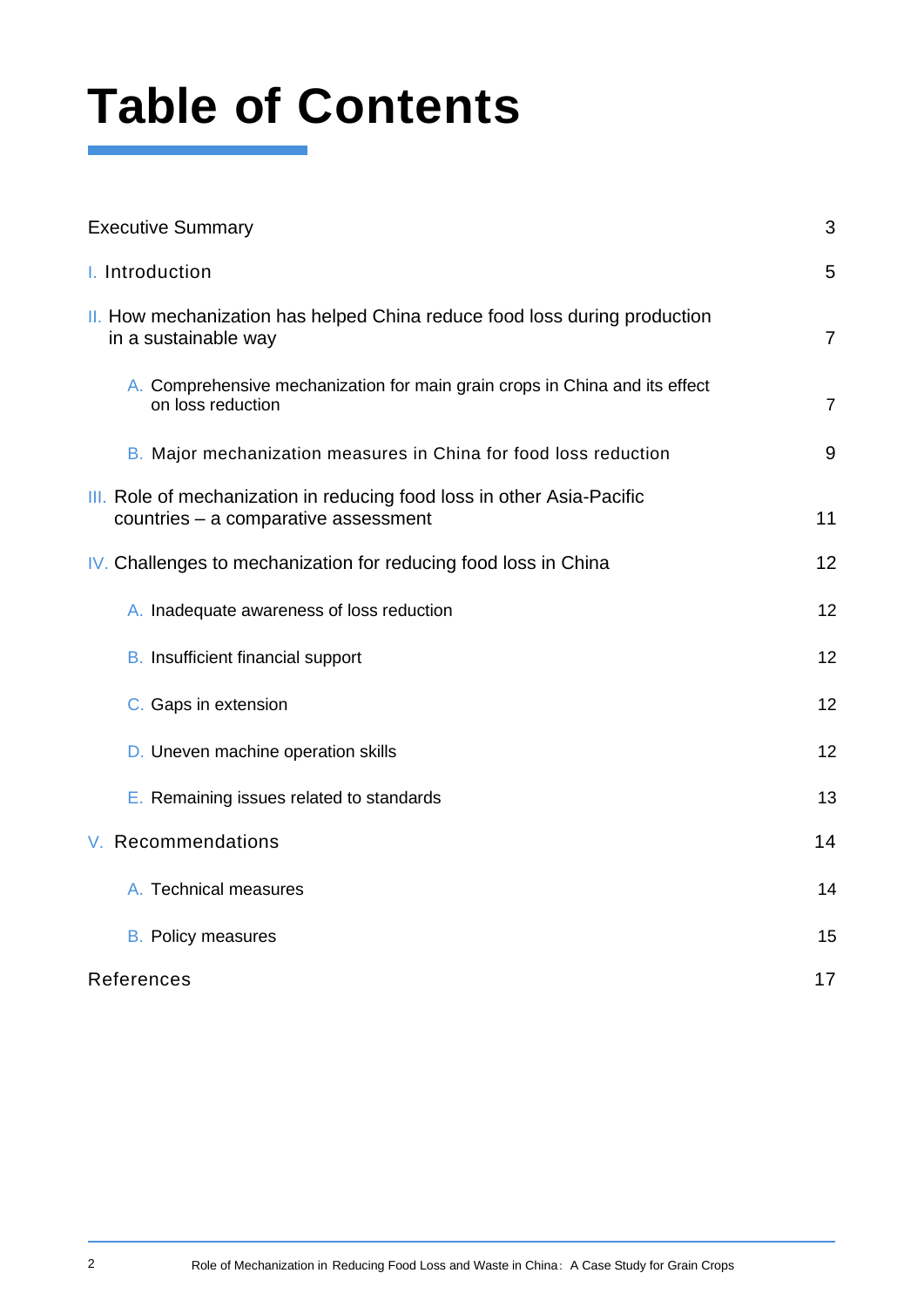# <span id="page-3-0"></span>**Executive Summary**

Reducing food loss and waste at all stages from farm to plate is a major priority of the global development agenda. Target 12.3 of the Sustainable Development Goals aims to halve per capita global food waste at retail and consumer levels by the year 2030, as well as reduce food losses along the production and supply chains. The Government of the People's Republic of China has accorded importance to reducing food loss and waste. In 2013, it launched the "Clear Your Plate" campaign to reduce food waste and enacted the Anti-Food Waste Law in April 2021.

Rice, wheat and maize account for more than 90 per cent of China's grain output and reducing loss and waste in these crops is crucial. At present, grain loss and waste in the country occurs largely during the production, storage, transportation, processing and consumption stages. The Chinese Academy of Agricultural Sciences estimates the total loss along the entire grain industry chain at about 12 per cent of production (Special Research Group of the Standing Committee of the National People's Congress of China, 2020). Agricultural mechanization offers important and scalable solutions to this issue.

This study examines loss and waste for the main grain crops in China and analyses the role of sustainable agricultural mechanization in its reduction. In particular, it introduces the development of comprehensive mechanization levels of tillage, sowing and harvesting, and their effectiveness in reducing loss. It also lists and explains major mechanization initiatives to reduce grain loss in China, including enhanced technical standard requirements, prioritized research and development, strengthened training for agricultural machinery operators, and holding 'machine operation skill competitions' for operators on mechanized harvesting loss reduction.

mechanization in reducing food loss in other Asia-Pacific countries and notes that the region can significantly reduce food loss and waste by improving levels of mechanized harvesting, reducing loss during mechanized harvesting and enhancing capacities for mechanized grain drying. It lists various constraints to reducing grain loss, including inadequate awareness, insufficient financial support, gaps in extension and application of suitable agricultural machinery, uneven machine operation skills, as well as remaining issues related to technical standards.

The following recommendations at both the technical and policy levels are proposed to reduce food loss in China through sustainable agricultural mechanization:

Firstly, promoting extension and application of technologies and machinery for food loss reduction; improving the quality of mechanized precision sowing to enhance the level of mechanized rice planting.

Secondly, formulating improved technical guidance for mechanized precision sowing or precision rice planting by crop and region/area; periodically reviewing and updating technical guidelines for mechanized harvest loss reduction for rice, corn and wheat. These measures can help keep seed usage at a desirable level and reduce harvest loss.

Thirdly, organizing technical training in mechanization techniques for food loss reduction to improve technical skills of machine extensionists at all levels in the industry; ongoing training for regular upgradation of machine operators' skills and promoting mutual learning among operators.

Fourthly, enhancing support for research and development of priority technologies. Upscaling collaboration with financial, and science and technology sectors to strengthen research and development in food loss reduction technologies with increased investments; promoting development of precision seeders as well as low-

This study also examines the role of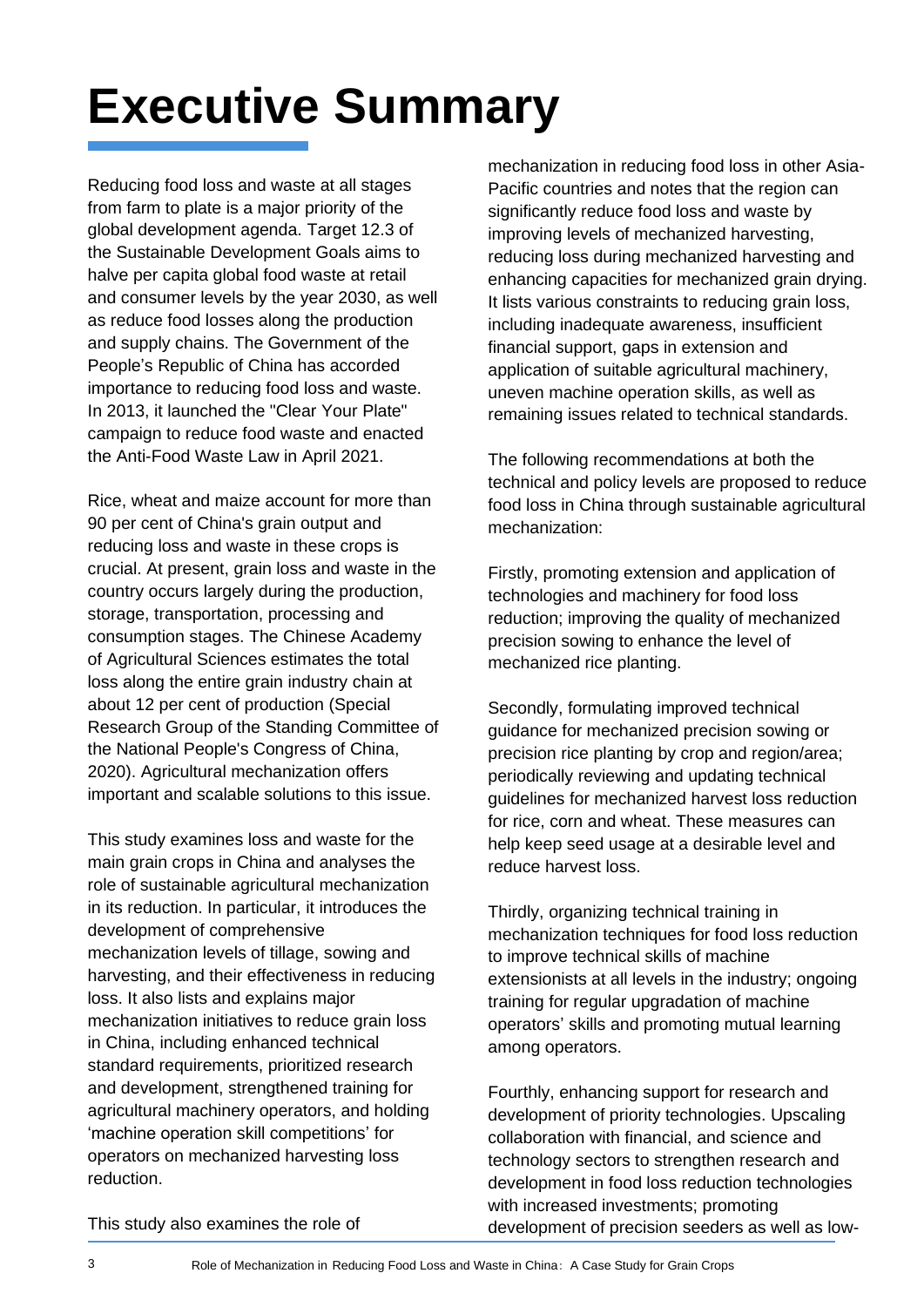loss and high-efficiency harvesters. Stepping up support for research and development of basic manufacturing materiel as well as key components and parts.

Fifthly, progressive augmentation of stipulated requirements for grain loss indicators. Promoting research in grain loss and breakage rate measuring methods; a step-bystep revision of the stipulated seed mechanical damage rate and other indicators. Encouraging agricultural machinery enterprises to improve product quality and helping enhance machine operator performance.

Sixthly, strengthening promotion and supervision of relevant socialized/public services; disseminating information on methods for measuring grain harvest loss rate. National-level enactment of the General Provisions for Socialized Agricultural Machinery Services which should be made available to farmers for access to socialized services and made an important standard and basis for adherence.

Seventhly, implementing targeted financial incentives; enhancing incentives for adoption of machinery and tools that especially help reduce grain loss and waste vis-à-vis other agricultural machinery and tools.

Eighthly, strengthening drying capacity in grain producing areas, including through technical and policy support for construction of grain drying centres; encouraging drying machine manufacturing and grain storage enterprises to collaborate with grain producing and processing entities such as local farmers' cooperatives, to build drying service systems in grain producing areas. Optimizing the planning and design of grain drying service centres; supporting specialized or customized development of grain drying services as well as sharing of services.

Many of these recommendations are also applicable to other Asia-Pacific countries. For instance, it is important to raise awareness about reducing grain loss through advocacy

and outreach and strengthen extension and application of loss-reducing technologies and machinery. Adequate training should be provided to improve operator skills. Stronger regional cooperation is needed for the sharing of knowledge and experiences among countries on successful mechanization-based solutions and practices for reducing food loss and waste.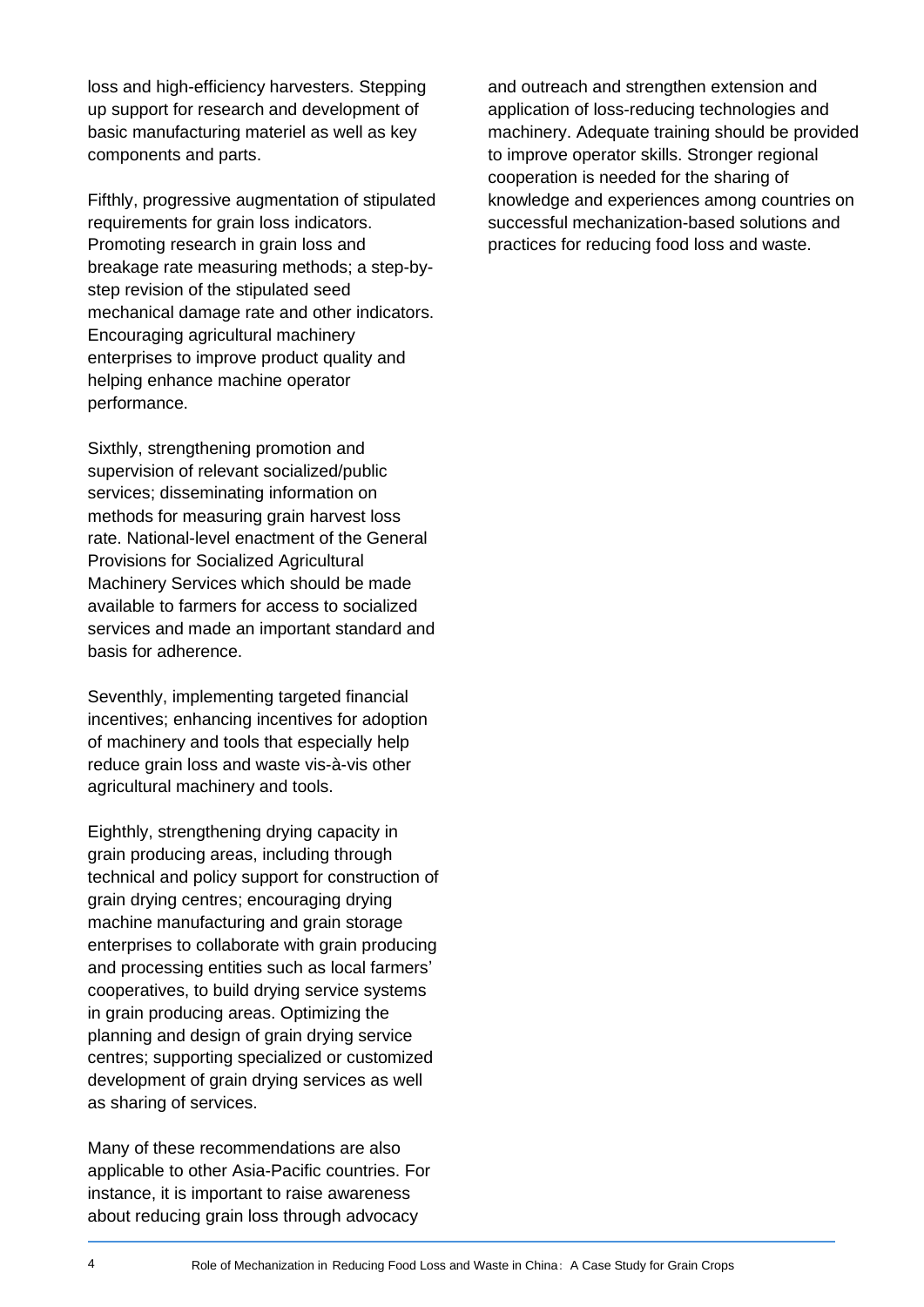# <span id="page-5-0"></span>**I. Introduction**

Reduction of food loss and waste is a major global development priority. Target 12.3 of the Sustainable Development Goals calls for halving per capita global food waste at retail and consumer levels by 2030, as well as reducing food losses along the production and supply chains. The Food and Agriculture Organization of the United Nations (FAO) report State of Food and Agriculture 2019 indicates that food loss and waste (excluding land use change) has a global carbon footprint of 3,300 million tons of carbon dioxide, equivalent to about 7 per cent of the world's total annual greenhouse gas emissions; about 250 km3 of surface and groundwater resources (blue water), accounting for about 6 per cent of total water withdrawals, are used for the production of food that is lost or wasted; and nearly 1.4 billion ha of land, comprising about 30 per cent of the world's agricultural land, are used to grow food that is lost or wasted. Thus, reducing food loss and waste can play an important role in helping improve people's livelihoods, economies and the environment. Reducing food loss and waste can contribute to improved food security in countries, cut down public and private sector expenditure with considerable economic benefits, reduce water consumption, relieve pressure on land and combat climate change.

The Government of the People's Republic of China has made reducing food loss and waste a priority with significant progress. In 2013, China launched the "Clean Your Plate Campaign". China's national plan for the implementation of the 2030 Agenda for Sustainable Development announced in 2016, includes action to halve per capita food waste at retail and consumption levels and reduce food loss during production and supply, by 2030. In April 2021, China adopted a series of additional measures to reduce food loss and waste and enacted the *Anti-food Waste Law*.

China is a major global grain producer and

consumer. The 2020 summer season grain and early season rice output was 142.85 billion kg and 27.3 billion kg, respectively, while the output of autumn season grain was 499.35 billion kg. Total grain output in 2020 reached 669.5 billion kg, of which, 211.85 billion kg was rice (an increase of 2.25 billion kg from 2019), 134.25 billion kg was wheat (an increase of 650 million kg from 2019), and 260.67 billion kg was corn (a decrease of 100 million kg from 2019). Summer season grain output reached 145.8 billion kg in 2021, an increase of 2.95 billion kg over 2020.

Food loss and waste in China is mainly in two spheres. One is during production, storage, transportation and processing. Annual loss in storage and transportation is relatively high due to use of simple storage facilities, lack of scientific storage knowledge, insufficient postharvest drying capacity, ageing storage facilities with suboptimal layout, low levels of standardized transportation, inadequate rural logistics equipment, and unscientific transportation methods, among others. There are also large food losses due to excessive processing, inadequate utilization of byproducts and outdated processing technologies. Food losses during storage, transportation and processing amount to 35 billion kg annually. Loss during consumption is mainly in three areas, including commercial and family catering and in public canteens. The annual food waste in urban catering alone is approximately between 17 billion and 18 billion kg (excluding food waste in household diet). The main causes of food waste include unscientific consumer psychology and behavior, inappropriate food management practices and inadequate awareness of the need to save.

According to estimates by the Chinese Academy of Agricultural Sciences, the total loss along the entire food industry chain in China is about 12 per cent (Special Research Group of the Standing Committee of the National People's Congress of China, 2020).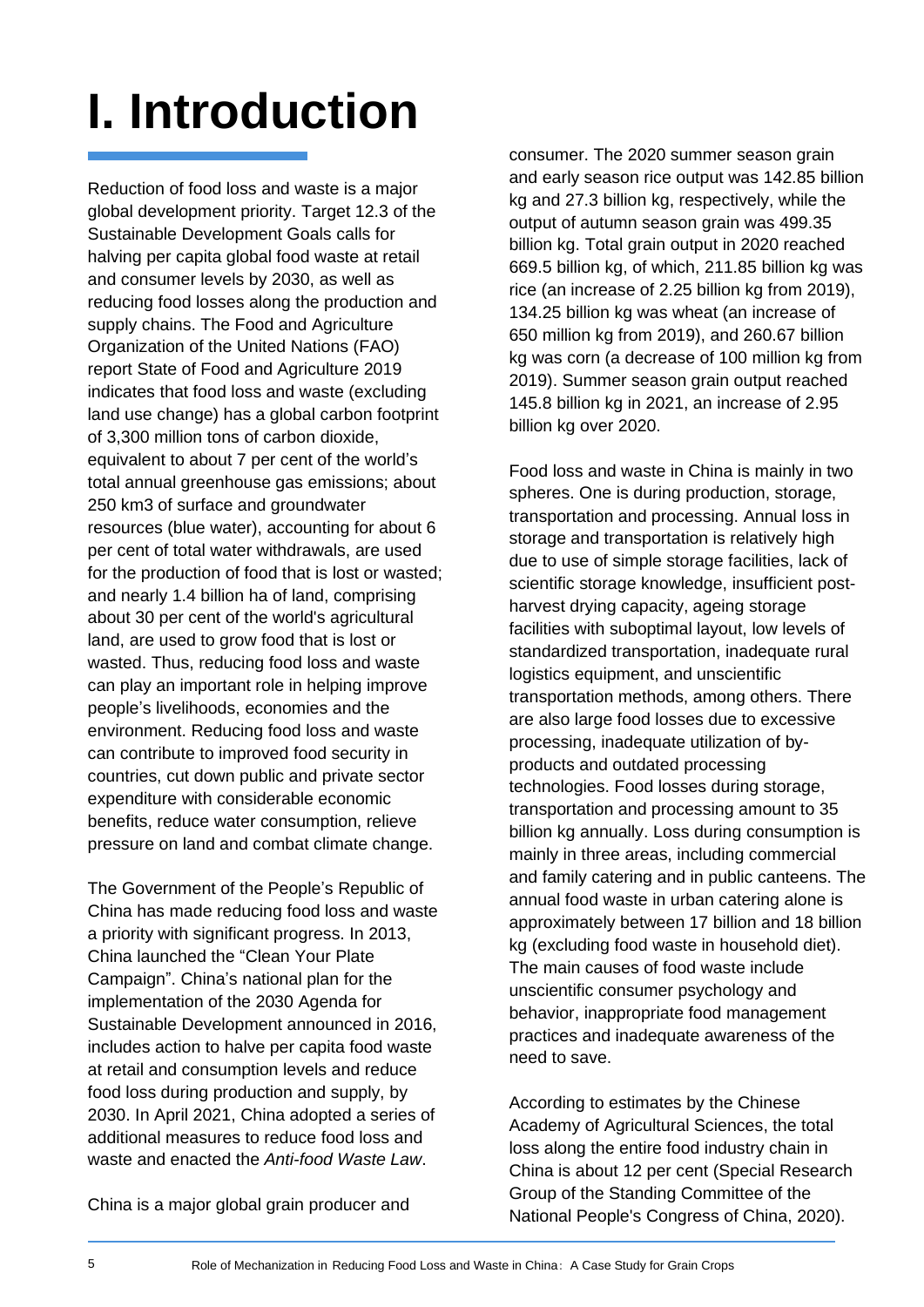China's food industry has been running special projects for several years on scientific food storage for farmer households. These include the "Food Security Project", construction of "Smart Grain Depots", in-bulk transportation of unprocessed foodgrain, moderate food processing and quality food engineering. Significant progress has been made in reducing food loss during grain purchase, storage, transportation, processing and consumption.

The major food loss and waste reduction measures in China are outlined below:

Firstly, close attention was paid during grain purchase to address the problem for farmers in grain storage. Secondly, importance was given to the use of storage and transportation lossreduction technologies to save food and ensure quality. Thirdly, attention was paid to ensure the use of appropriate-scale processing and comprehensive use of loss-reduction technologies. Fourthly, publicity and education on reducing foodgrain loss, nutrition as well as public health was enhanced. Finally, to reduce food loss across the entire food value chain, legislation and regulation to consolidate the legal basis for reducing post-harvest grain loss was strengthened (National Food and Strategic Reserves Administration, 2021).

This study focuses on how agricultural mechanization has helped sustainably reduce food loss in China, the challenges this faces and makes recommendations for mechanization to further reduce food loss in the country in the future. It also undertakes a brief comparative discussion in relation to the rest of the Asia-Pacific region.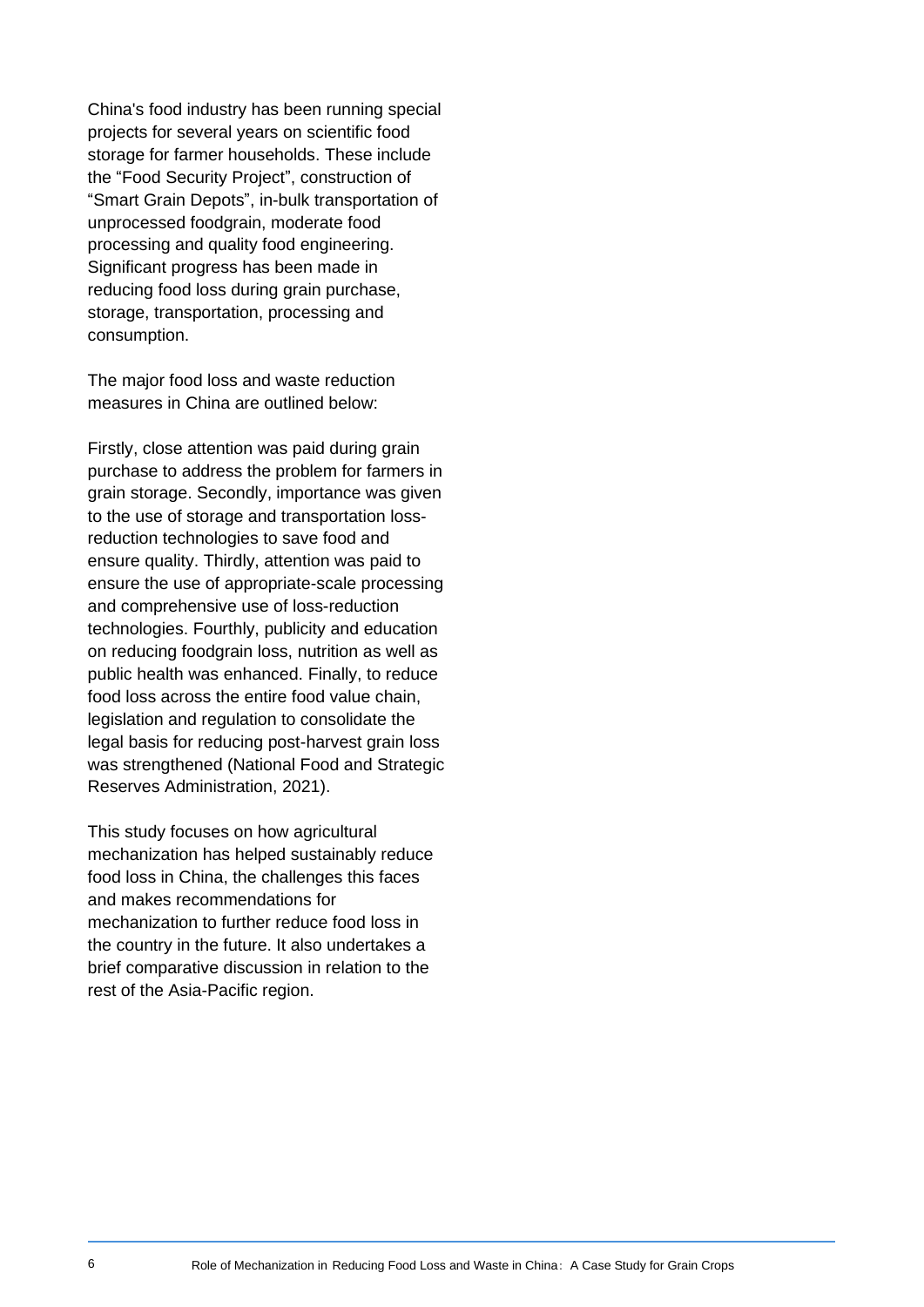# <span id="page-7-0"></span>**II. How mechanization has helped China reduce food loss during production in a sustainable way**

Mechanization has played an important role in transforming agricultural production in China and improving rural productivity and is a critical element in implementing the national Rural Revitalization strategy. It has reduced the burden of farm activities, allowing more rural people to work in cities and improve their income while increasing the incomes of cooperatives and operators. It has also been effective in increasing grain output while reducing grain loss and has supported socioeconomic development and social stability. Reduced grain loss through mechanizationbased solutions implies more efficient use of land, fertilizers, pesticides and other farming resources in order to meet food demand, which in turn eases the load on land and offers environmental benefits such as reduced pollution and greenhouse gas emissions.

# **A. Comprehensive mechanization for main grain crops in China and its effect on loss reduction**

Grain loss in the production stage occurs mainly during sowing, harvesting and drying. Low germination rate of seeds, low quality of sowing machinery, poor operation techniques, inappropriate sowing date and overuse of seed with the traditional planting method are major factors in the loss of billions of kilograms of grain annually. During harvesting, outdated farmland infrastructure, unsuitable time of harvesting and improper operation of harvesting machinery are among the major

causes of loss with the loss rate of manual harvest being about 10 per cent. As much as 5 per cent of the grain is also lost every year due to mildew and germination caused when grains retain excessive water or moisture in a damp environment.

Agricultural mechanization has increased in China over the years, supported by a series of policies promoting the dissemination of agricultural machinery, reducing manpower constraints on farmland. Growth trends, from 2008 to 2019, of mechanical tillage, mechanical sowing, mechanical harvesting and comprehensive mechanization for rice, wheat and corn, are shown in Figures 1, 2 and 3, respectively. Overall, the rates of growth of mechanical tillage, mechanical sowing, mechanical harvesting and comprehensive mechanization have increased significantly. Furthermore, in 2020, the comprehensive mechanization rate for wheat was stable at over 95 per cent. The comprehensive mechanization rates for rice and corn exceeded 85 and 90 per cent, respectively, increasing about 2 per cent, respectively, compared with 2019. The overall comprehensive mechanization rate for crops nationwide reached 71 per cent, an increase of 1 per cent over 2019.

Improvements in agricultural mechanization, especially in planting, harvesting and drying operations, have greatly reduced grain loss in China. According to a preliminary survey, in recent years, excluding exceptional circumstances, average grain loss in mechanized wheat harvesting is about 3 per cent in Huang-Huai-Hai region (including Beijing, Tianjin and Shandong provinces, most of Hebei and Henan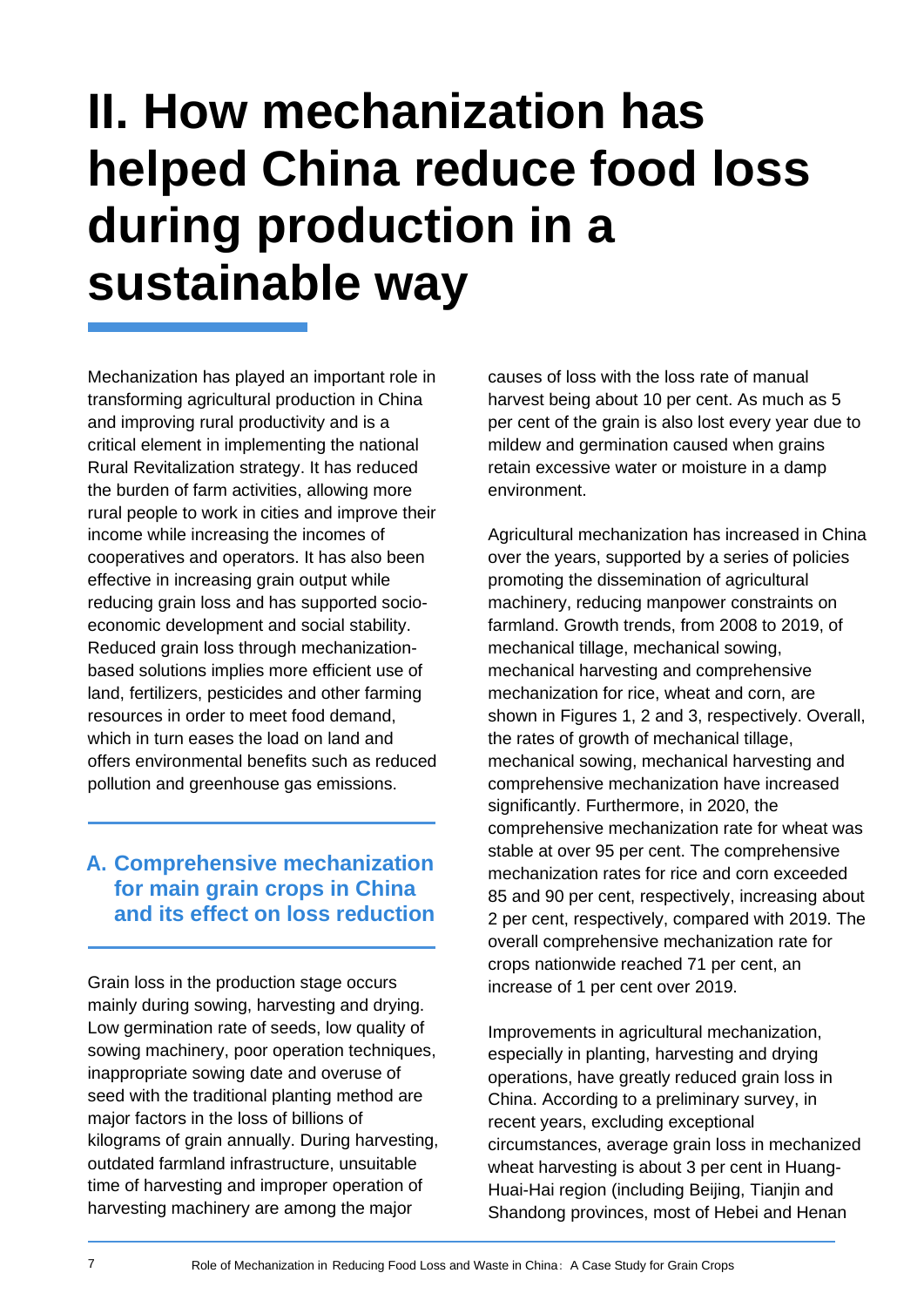#### **Figure 1 Rate of Mechanization of Tillage, Sowing and Harvesting and Comprehensive Mechanization of Rice in China from 2008 to 2019**



Data source: Annual Reports of Agricultural Mechanization Statistics of China (2008-2019)

### **Figure 2 Rate of Mechanization of Tillage, Sowing and Harvesting and Comprehensive Mechanization of Wheat in China from 2008 to 2019**



Data source: Annual Reports of Agricultural Mechanization Statistics of China (2008-2019)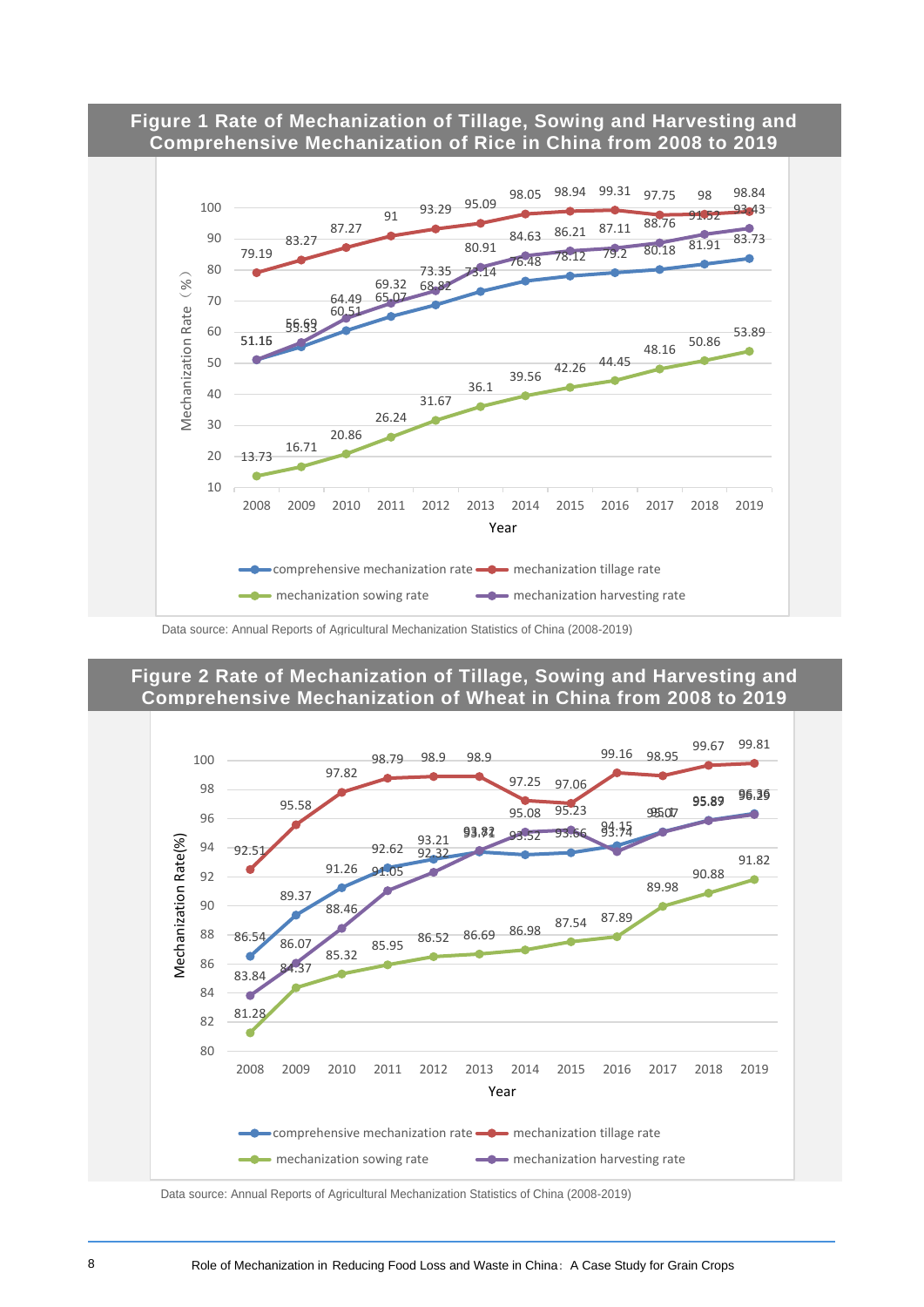#### **Figure 3 Rate of Mechanization of Tillage, Sowing and Harvesting and Comprehensive Mechanization of Maize in China from 2008 to 2019**



Data source: Annual Reports of Agricultural Mechanization Statistics of China (2008-2019)

provinces as well as Huaibei region of Jiangsu and Anhui provinces, which are the major summer grain-producing areas of China). In recent years, the average grain loss in mechanized rice harvesting nationwide is estimated at about 4 per cent while in mechanized corn harvesting it is about 5 per cent.

In 2021, a series of measures were introduced to reduce food loss related to mechanized harvesting, and initial effects have become visible. Results of 40 'mechanized wheat harvesting tournaments' held in Huang-Huai-Hai region in the summer in 2021 showed a weighted average loss rate of 0.85 per cent. Out of 1,380 plots in the main wheat production counties, 75.6 per cent were found to have a rate of loss of less than 1.2 per cent related to mechanized harvesting and 19 per cent had a rate of loss of between 1.2 and 2 per cent. The remaining 5.4 per cent plots had a higher rate of loss of more than 2 per cent, mainly due to the use of old machinery, late harvesting, over-ripening, lodging and

unskilled machine operators.

The actual estimation report covering the main production provinces shows the average rate of loss during mechanized wheat harvesting in the Huang-Huai-Hai region to be controlled within 2 per cent, about 1 per cent lower than the preceding year. A 1-per cent reduction of loss during mechanized wheat harvesting can save 1.25 billion kg of grain, equivalent to saving 200,000 ha of planting area. Official statistics on the mechanized harvesting loss rate for the early season rice in 2021 were not available as of the time of writing of this study but the estimated loss rate is forecast to be 1 per cent lower than that of the previous year.

### <span id="page-9-0"></span>**B. Major mechanization measures in China for food loss reduction**

#### **Enhancement of standards**

In recent years, the total loss rate index value in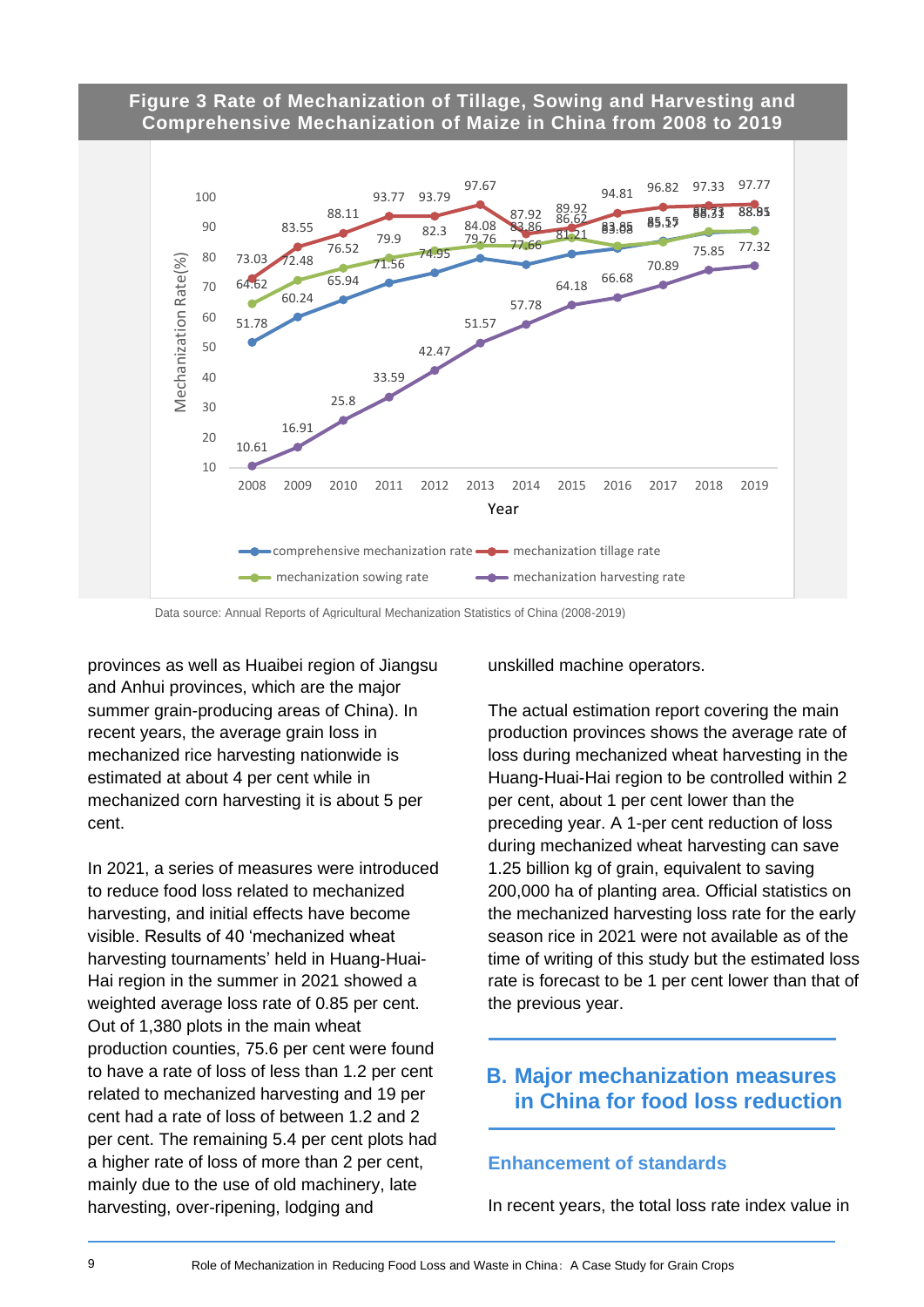harvesting machinery product standard has become more rigorous in China. The Technical Conditions for Full-feed Combine Harvester (JB/T 5117-2017) were amended in 2017 to reduce the loss rate of rice harvester from 3 to less than 2.8 per cent, and that of wheat harvester to less than 1.2 per cent. The newly amended standard of Corn Harvester (GB/T 21962-2020) has reduced the index of total loss rate of corn ear from 4 to less than 3.5 per cent and that of corn kernel from 5 to less than 4 per cent. The indices in national or industry standards, which take into account the entire industry, have a relatively less stringent value, which is the minimum industry requirement. In actual practice, internal control standards in most enterprises are stricter than the set value.

### **Research and development to address key bottlenecks**

Scientific research and development has been prioritized by the government and the agricultural machinery industry. In particular, state support has been increased for projects along with funding for the agricultural machinery industry from the National Agricultural Machinery Equipment Key Innovation Research and Development Plan and other scientific research projects. Relevant enterprises have also stepped up research and development in seed saving, efficient and lowloss harvesting and drying machinery. Studies have been conducted in technologies for highspeed, precision seeding and transplanting as well as for large-scale, intelligent and efficient grain harvesting. Studies on threshing and cleaning devices of harvesting machinery have been conducted to improve threshing quality and cleaning efficiency and reduce loss and impurity rates. Grain drying technologies such as online moisture measurement, vacuum lowtemperature drying, hot air vacuum doubleeffect drying, infrared vacuum combination drying, solar grain drying, Programmable Logic Controller (PLC) control, multi-fuel system development, and thermal efficiency improvement of moulding biomass fuel hot blast stove, have also been investigated.

#### **Improving machine operation skills**

Agricultural machinery operator skill is an important factor in reducing food loss and waste. Government training has been organized to enhance operator awareness of loss reduction and mastery of loss reduction techniques, machine operation and maintenance. The training was funded by the High-Quality Farmers' Training Programme and other projects for nurturing professional agricultural machine operation skills. Competitions in machine operation skills to reduce food loss were also organized for agricultural machinery operators. Moreover, agricultural machinery-related enterprises organize machine operation and maintenance training and demonstrations for customers.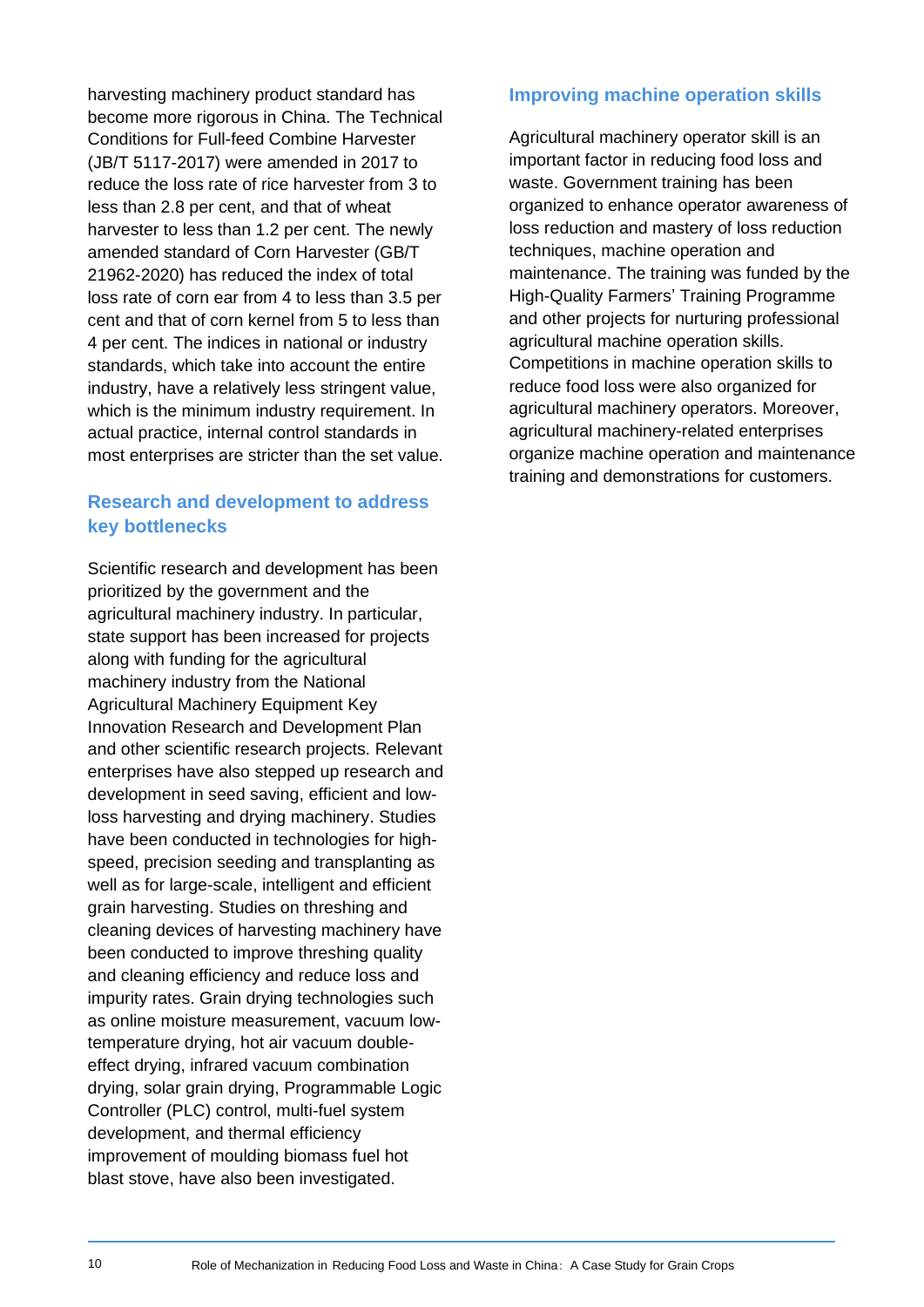# **III. Role of mechanization in reducing food loss in other Asia-Pacific countries – a comparative assessment**

Food loss and waste levels differ in developed and developing countries. In Australia, Canada, Europe and the United States of America, more than half of food loss and waste is at the consumption stage. In developing countries, two-thirds of food loss and waste is during collection and storage, due to inadequate harvesting and storage machinery and infrastructure (World Resources Institute, 2013). It is evident that efficient grain production and processing are closely linked to mechanization.

In the Asia-Pacific region, Japan, a developed country, has achieved whole process mechanization of rice and the entire process of rice harvesting in the country is mechanized. The main machine used is the half-feed type harvester, followed by the full-feed type, which can reduce food loss during harvesting, while the cutter-rower is rarely used. The degree of mechanization of rice drying in Japan has reached 95 per cent. Specialized rice dryers are used to avoid losses caused by dampness and mildew. However, in China, mechanized rice drying is still at a relatively low level and drying capacity is inadequate in grain producing areas. In India, rice and wheat account for the bulk of post-production grain loss. The state of Karnataka, one of India's top ten food production areas, has a high level of loss and waste during rice and wheat processing. A comprehensive expert evaluation of food loss and waste, considering various social and economic aspects, has proposed improving productivity through education and training in post-harvest treatment skills for farmers, especially women (Basavaraja and others, 2007). In Myanmar, a major constraint on rice production is the low degree of mechanization. Post-harvest losses

can be much higher with conventional operations compared to mechanized systems. For example, in the rice-legume farming system in Myanmar's Irrawaddy Delta, monsoon rice is harvested manually and the crop is left stacked on the field or embankment for up to four weeks until labour and equipment are available for threshing. Delayed threshing results in the harvested crop being damaged by fragmentation, birds and rodents and losing quality due to discolouration, mildew and broken grain. By studying the impact of the transition from traditional to improved postharvest operations on income, energy efficiency and greenhouse gas emissions in smallholder rice fields in the Irrawaddy Delta, experts have estimated that mechanized practices can increase net income by 30-50 per cent compared to traditional methods. Despite the additional energy used in machine manufacture and fuel consumption, mechanization significantly reduced postharvest losses and did not increase the total life cycle energy or greenhouse gases. Combine harvesting helped to significantly reduce harvest loss by 3-7 per cent by weight, the study found. The use of dryers and sealed storage reduced discolouration by 3-4 per cent and increased the recovery rate of whole grains by 20-30 per cent by weight (Gummert and others, 2020).

A comparative analysis among these countries suggests that increased mechanization of harvesting, reduced mechanization-related loss and increased mechanization of drying could significantly reduce food loss and waste in countries in the region having relatively lower levels of mechanization, while also freeing human power and increasing farmers' incomes.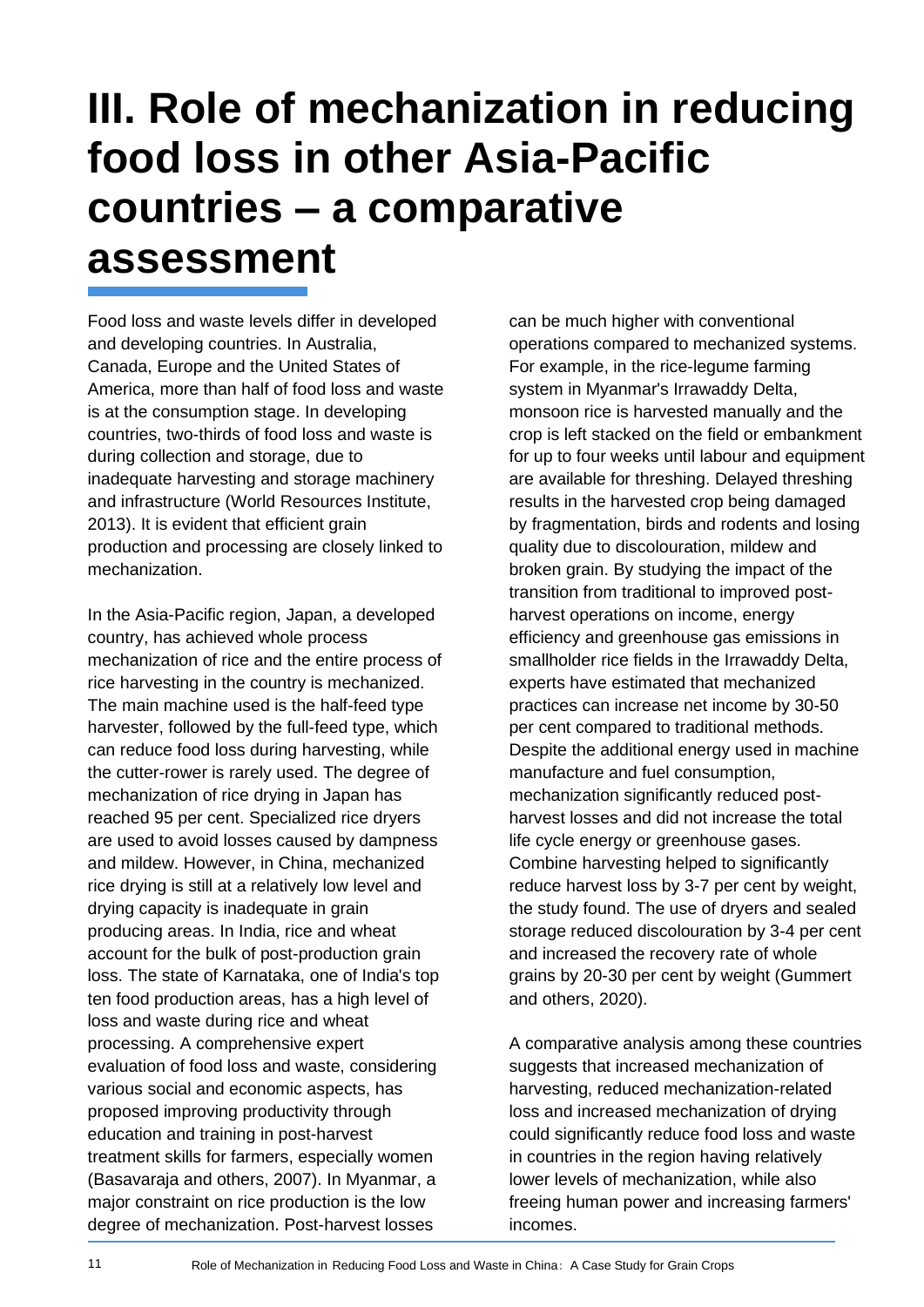# **IV. Challenges to mechanization for reducing food loss in China**

Although the loss-reduction capacity of mechanized harvesting of main grain crops in China has gradually improved and loss rates of harvesting machinery are above the basic standard, some factors still affect lossreduction performance. These are mainly related to awareness of loss reduction, financial support, extension, machine operation and standards requirements.

# **A. Inadequate awareness of loss reduction**

Reduction of food loss is a priority for the Government of China which has adopted a series of measures, increased publicity and training as well as technical guidance in recent years. However, in the field, cooperative managers, machine operators and farmers, at times lack sufficient awareness of reducing grain loss and have inadequate understanding that reduction of loss is equivalent to increased yields. The economic, social and ecological benefits of reducing food loss are not yet fully recognized.

# **B. Insufficient financial support**

During the 13th Five-Year Plan, the government allocated funding for scientific research and development on agricultural machinery and equipment through specific projects but it was insufficient. There is need to step up research on basic materiel and key machinery such as precision seeders and lowloss, higher efficiency harvesters. Research and development in key technologies such as low-loss threshing, flexible threshing, intelligent loss monitoring and adaptive control,

needs major improvement. Moreover, the level of subsidies for rice trans-planters, precision seeders and other grain loss-reduction machinery is the same as that for ordinary agricultural machinery.

# **C. Gaps in extension**

Although the overall level of agricultural mechanization in China is increasing, extension and application for machinery and equipment directly related to food loss and waste reduction is uneven. For example, extension and application for rice transplanters, precision seeders, seed-coating machinery, pharmaceutical seed-mixing machinery and other seed-saving machinery, needs to be strengthened. The application of high efficiency and low-loss harvesting machinery requires to be extended further and mechanized drying capacity enhanced.

## **D. Uneven machine operation skills**

Every year, new machine operators enter the industry, resulting in uneven operational skill levels. Unskilled operators have difficulty in harvesting over-mature grain, harvesting on rainy days and working in special operating environments such as in lodging and mud. Some operators also run machines at high speed in order to earn more income and exceed the normal operational speed range of the machine. The supporting power and operation speed of some models does not match the feeding amount, increasing the rate of loss.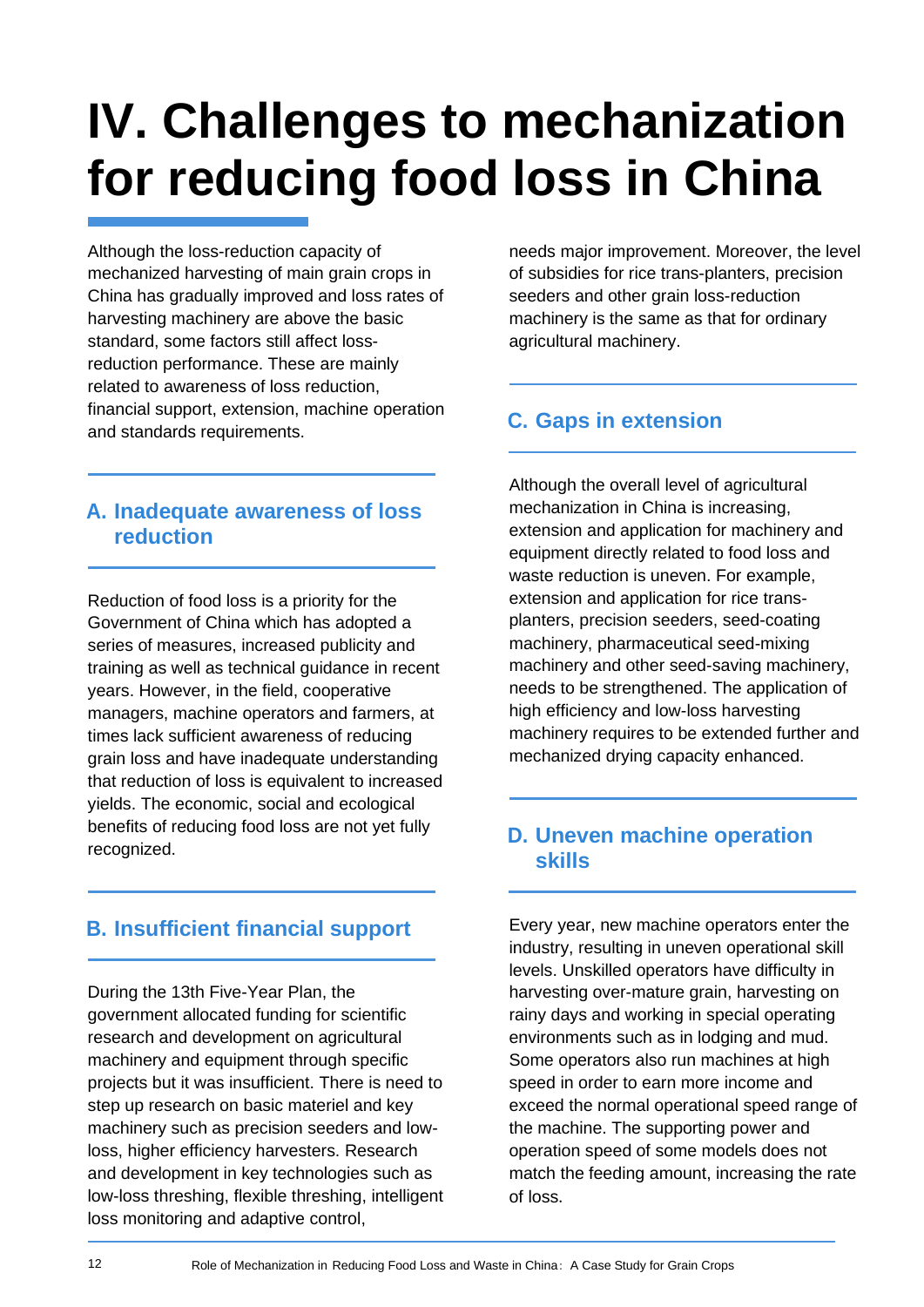### **E. Remaining issues related to standards**

Because the loss rate index in the harvester product standard is usually measured under ideal test conditions, the loss rate value of the product during testing is usually lower than during actual operation. For example, while the product standard of the full-feed wheat combine states that the total loss rate is required to be less than 1.2 per cent, the actual operating loss rate is 2-3 per cent. It is, therefore, necessary to not only study whether the harvester standard index has room for a stricter value, but also to find ways to optimize test conditions and methods so that stricter standard requirements can drive reduction in the harvester loss rate.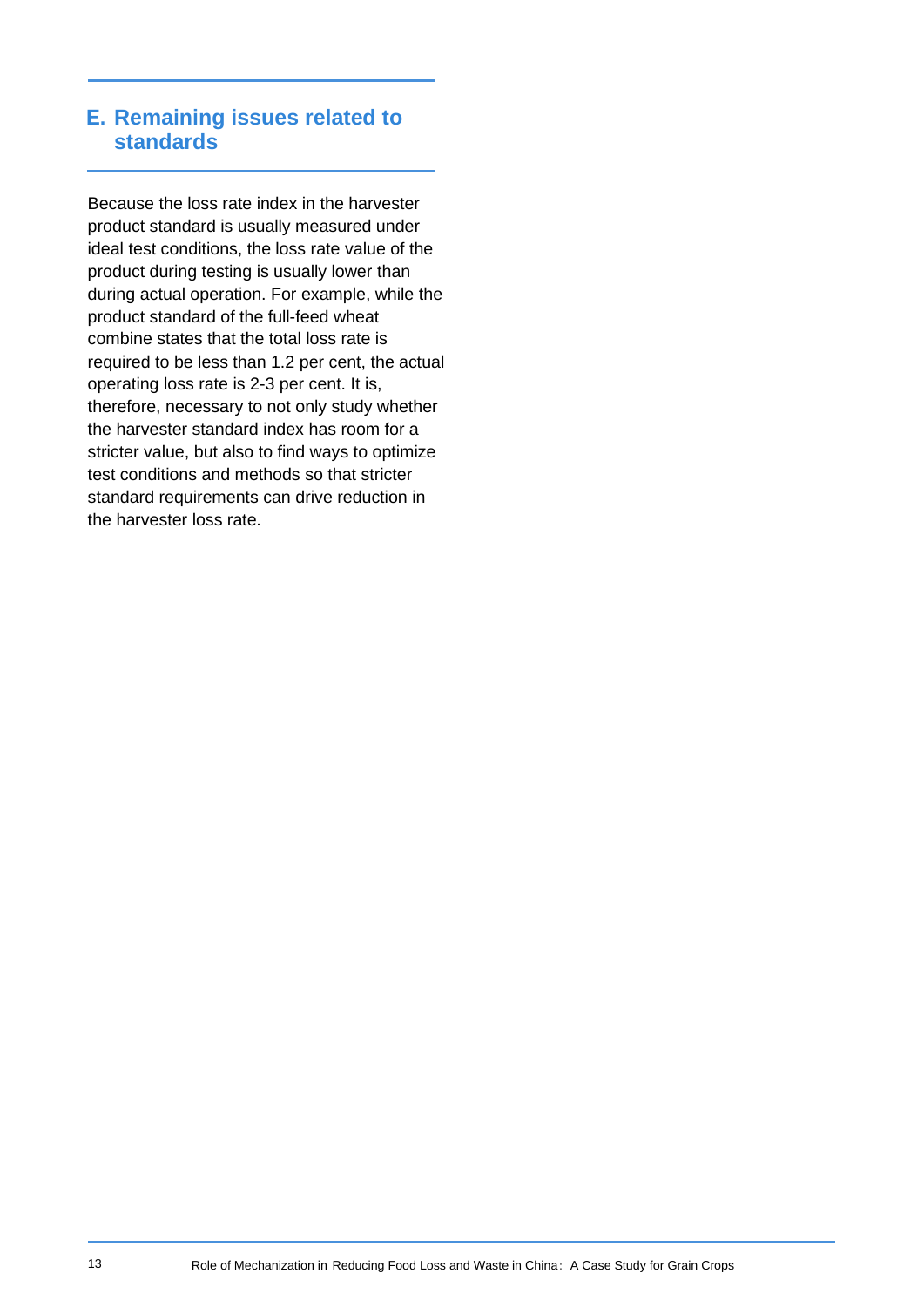# **V. Recommendations**

It is important to enhance production practices of rice, corn and wheat through mechanized loss reduction technical guidelines and policy support for all segments of the food production process including cultivation, plant protection, harvesting, drying, storage and transport, as well as through the establishment of a standardized production system. Technical guidance and policy support need to be synergized collectively by the government, agricultural machinery manufacturers, farm enterprises, and other entities such as agricultural producers and operators, and agricultural machinery cooperatives.

# **A. Technical measures**

## **Enhancing extension and application of mechanized loss-reduction technologies and equipment**

The quality of mechanized precision sowing should be improved by forging a 'high-quality commercial seeds + high-performance precision seeding machine' joint mechanism. It is also important to accelerate the pace of extension and application of seed-coating and pharmaceutical seed-mixing machinery and promote extension of key technologies such as pharmaceutical seed-dressing. Mechanized rice planting should be improved. Priority should be given to technical demonstration activities in the southern rice growing region, strengthening field technical guidance, promoting standardized and centralized seedling-raising technology, supporting development of seedling-raising factories/facilities and reducing manual rice seeding and broadcasting.

## **Formulating and publicizing technical guidance**

Technical guidelines on mechanized precision

sowing or rice precision planting should be formulated by crop and region/area, drawing upon the Expert Group on Whole Process Mechanization to Promote Crop Production led by the Ministry of Agriculture and Rural Affairs, China. Technical guidance to reduce loss from the mechanized harvesting of rice, corn and wheat should be periodically reviewed and revised. The government can provide guidance for standardized operating instructions which can be further elaborated and quantified in accordance with local agricultural systems, production habits and farming seasons. Operators and farmers should also be supported to apply such standardized operating instructions to reduce harvesting loss and seed usage.

### **Continuing enhancement of machine operator performance**

Efforts should be made for continual improvement of machine operators' skills. Ongoing training of technical extensionists should be carried out to strengthen their knowledge of mechanized food loss-reduction technologies. Prioritizing food loss reduction in the main food-producing counties, annual training can be organized for machine operators with the help of agricultural mechanization technology extension agencies at all levels as well as cooperatives and other private institutions. There is also a need to promote sharing of experiences and mutual learning among machine operators.

### **Scientific research on key technical constraints**

Scientific research should focus on improving the development of precision seeder and low-loss, high-efficiency harvesters and manufacturing standards and quality of domestically-produced agricultural machinery. Research and development should also focus on manufacturing materiel such as ditching disk, seed row disk and finger clip spring of no-tillage precision seeder as well as other manufacturing materiel like conveyor belts and rubber tracks of harvesters. In the area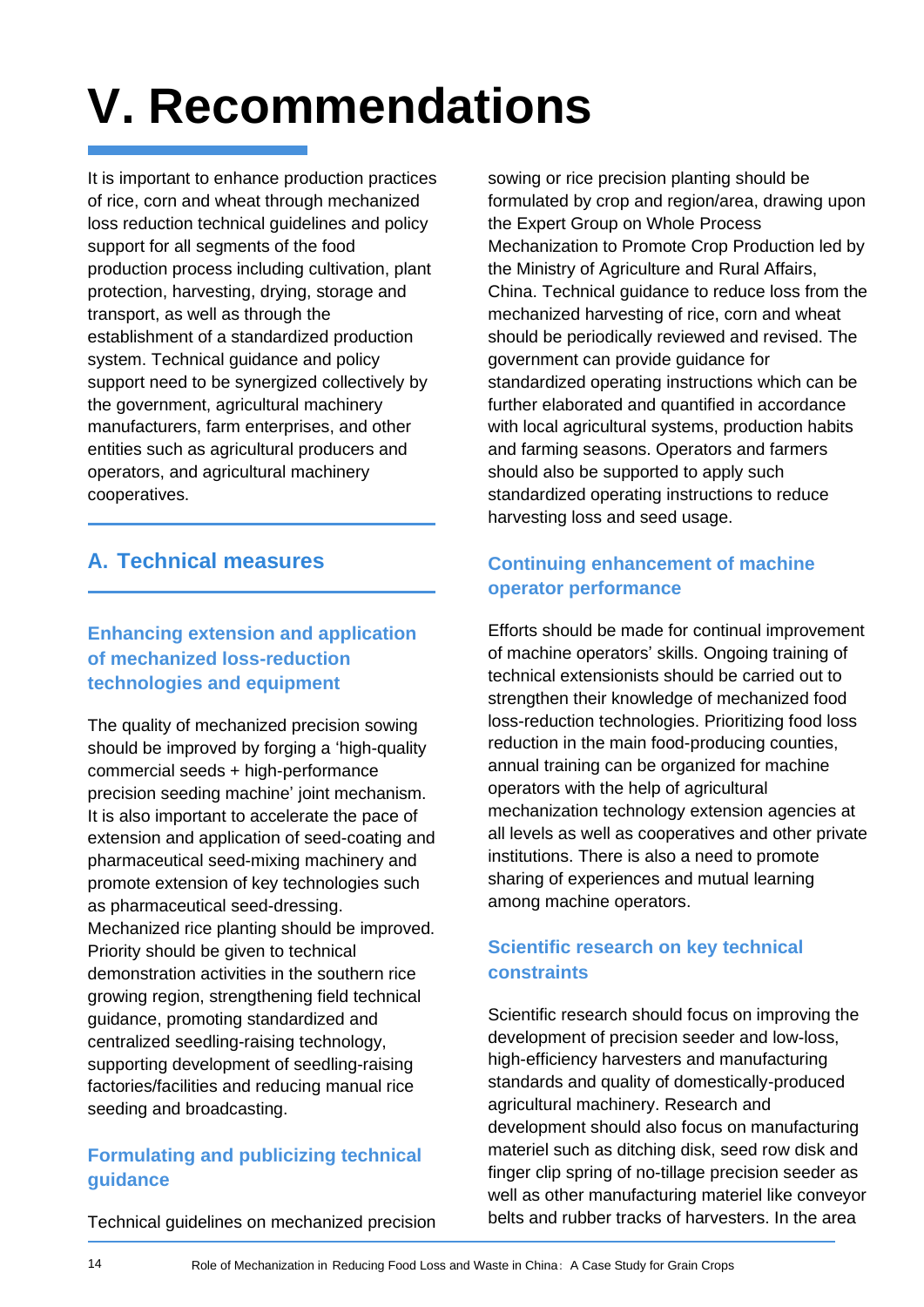of core components, emphasis should be on supporting research and development of hydraulic motors, reversing shunt valves and other key parts. In core technologies, emphasis is needed on low-loss threshing, flexible threshing, and intelligent lossmonitoring and adaptive control. Research on basic core technologies such as precision seed arrangement, low-loss seed cleaning and self-cleaning, high cleanliness impurity removal, and precision clamping and emasculation technology should also be strengthened.

### **Progressive improvement of grain loss reduction index**

It is necessary to closely follow up on the production and application of agricultural machinery by studying measurement methods of the grain harvest loss and breakage rates, and with explicit definitions/descriptions of standard operational procedures of the grain combine harvester test method. Food production losses can be reduced through improved science-based interventions, normalization and operability of testing, and gradually revising the stipulated seed mechanical damage rate, total harvest loss rate, drying damage rate and other indicators. Agricultural machinery manufacturing enterprises need to be encouraged to constantly improve product quality and agricultural machinery users to improve the quality of operations.

### **B. Policy measures**

#### **Enhanced publicity and supervision of socialized/public services**

To help famers and operators reduce food loss and waste, it is necessary to change existing mindsets by disseminating information on methods to measure grain harvest loss rates. The General Provisions for Socialized Agricultural Machinery Services should be enacted at the national level and

made available to farmers for accessing socialized services and used as an important standard.

#### **Augmented support for research and development in priority technologies**

In conjunction with the financial and science and technology sectors, research and development on grain-saving and loss-reduction technologies should be intensified, funding support for scientific research increased and a high-quality, efficient and safe technology and supply system set up for the entire grain industry chain. Full support should be provided from the major scientific research projects such as the National Key Innovation and Research and Development Program for Agricultural Machinery Equipment. Research on basic materiel and key components and technologies for agricultural machinery should be encouraged, intelligent and precision equipment for grain operations developed, and grain lossreduction technology development promoted.

#### **Targeted financial incentives**

Increased financial support is needed for machinery and tools that help reduce grain loss and waste. For example, for the purpose of financial support, preferential treatment can be given to rice trans-planters, and a technical distinction made for the discharge device of precision seeders so that the finger clip seeder that ensures precision seeding can be classified separately. For advanced or intelligent no-tillage seeders, structural parameters can be added in the classification or it can be classified separately. Subsidies for machines and tools with relatively outdated seeding technological parameters can be gradually reduced or withdrawn.

### **Improving grain drying capacity in production areas**

Local government assistance for the construction of drying centres should be strengthened. The channels of support should be broadened with a focus on key rice and corn production counties and the improvement of grain drying capacity in less developed areas should be promoted.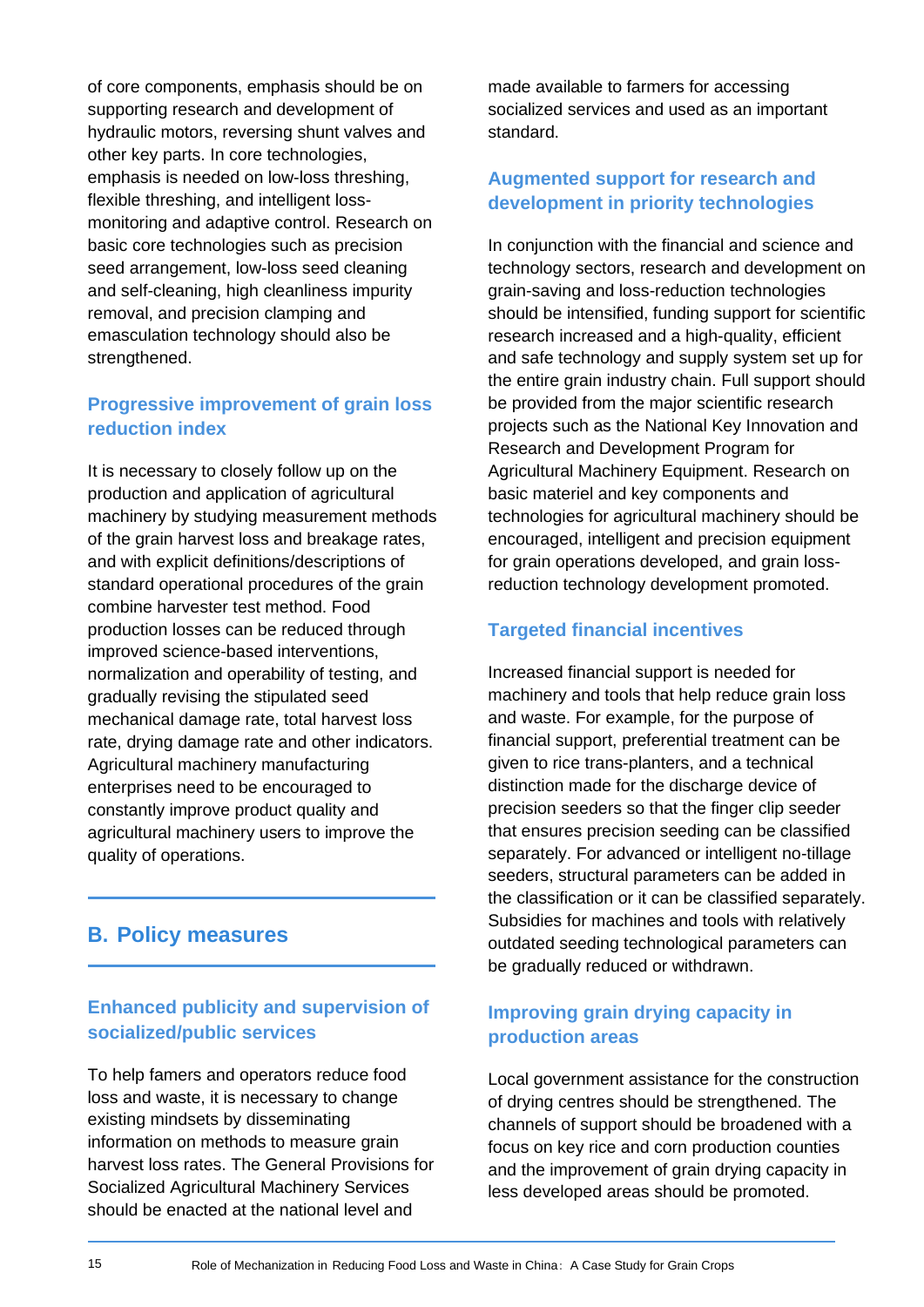Enterprises manufacturing drying machines and grain-storage facilities should be encouraged to join hands with grain producing and operating entities such as local cooperatives, in building drying service systems in grain production areas. Grain drying service centre layout should be optimized to improve efficiency. Specialization of grain drying services and sharing of drying services should be promoted while strengthening the link between smallholder farmers and modern agricultural operations.

In terms of recommendations for the Asia-Pacific region, synergy should be promoted among the public and private sectors, including governments, research institutions, enterprises and agricultural producers, to reduce food loss and waste. The following four suggestions can help enhance the role of mechanization in reducing food loss and waste.

Firstly, it is important to raise farmer and public awareness of the importance of reducing food loss, including recognition that reduction in loss amounts to an increase in production. Secondly, extension and application of grain loss-reduction machinery and technologies with a focus on precision sowing, high efficiency and low-loss operations, and drying machinery, should be promoted more vigorously. Thirdly, vocational skills training can improve the ability of agricultural machinery operators to operate advanced equipment. Finally, regional cooperation among countries in the Asia-Pacific region should be enhanced through establishing or strengthening regional coordination mechanisms for sharing successful experiences on mechanizationbased food loss and waste reduction.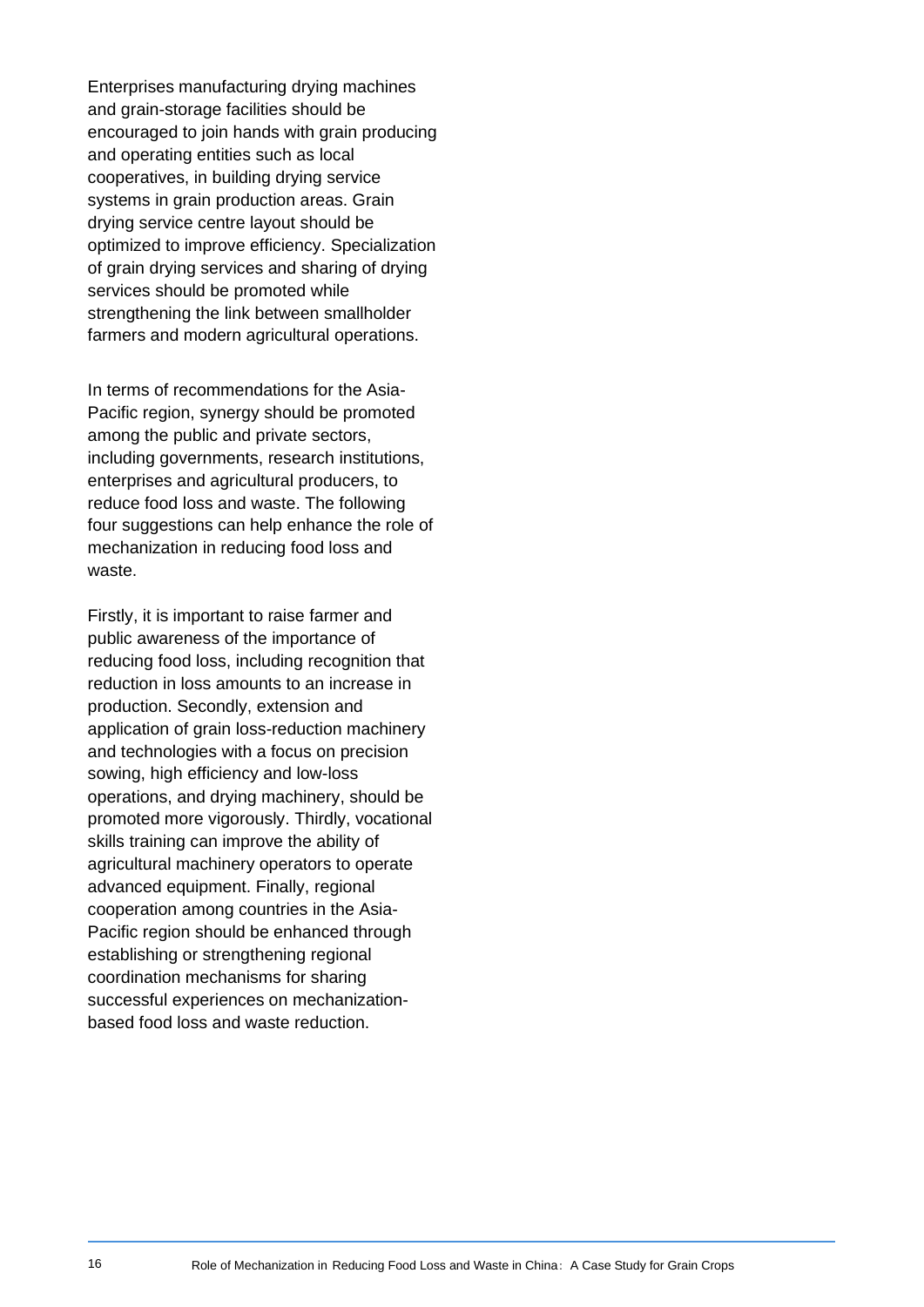# <span id="page-17-0"></span>**References**

- Basavaraja H, and others (2007). Economic Analysis of Post-harvest Losses in Food Grains in India. *Agricultural Economics Research Review.*20(6):117-126.
- Gummert M, and others (2020). Assessment of post-harvest losses and carbon footprint in intensive lowland rice production in Myanmar. *Scientific Reports.* 10(1):19797-19797.
- National Food and Strategic Reserves Administration (2021). *A news conference on food saving and loss reduction in the field of food circulation.* Available at <http://www.scio.gov.cn/m/xwfbh/gbwxwfbh/xwfbh/lsj/Document/1705020/1705020.htm>
- Special Research Group of the Standing Committee of the National People's Congress of China (2020). *Research report on the situation of cherishing food and opposing waste.* Available at <http://www.npc.gov.cn/npc/c30834/202012/54c3e0f5e7e94ecab9feb5cf9f522f25.shtml>
- World Resources Institute (2013). *Reducing food loss and waste.* Washington, DC. Available at [https://www.unep.org/news-and-stories/press-release/cutting-food-loss-and-waste-will-benefit](https://www.unep.org/news-and-stories/press-release/cutting-food-loss-and-waste-will-benefit-people-and-environment-says)[people-and-environment-says](https://www.unep.org/news-and-stories/press-release/cutting-food-loss-and-waste-will-benefit-people-and-environment-says)